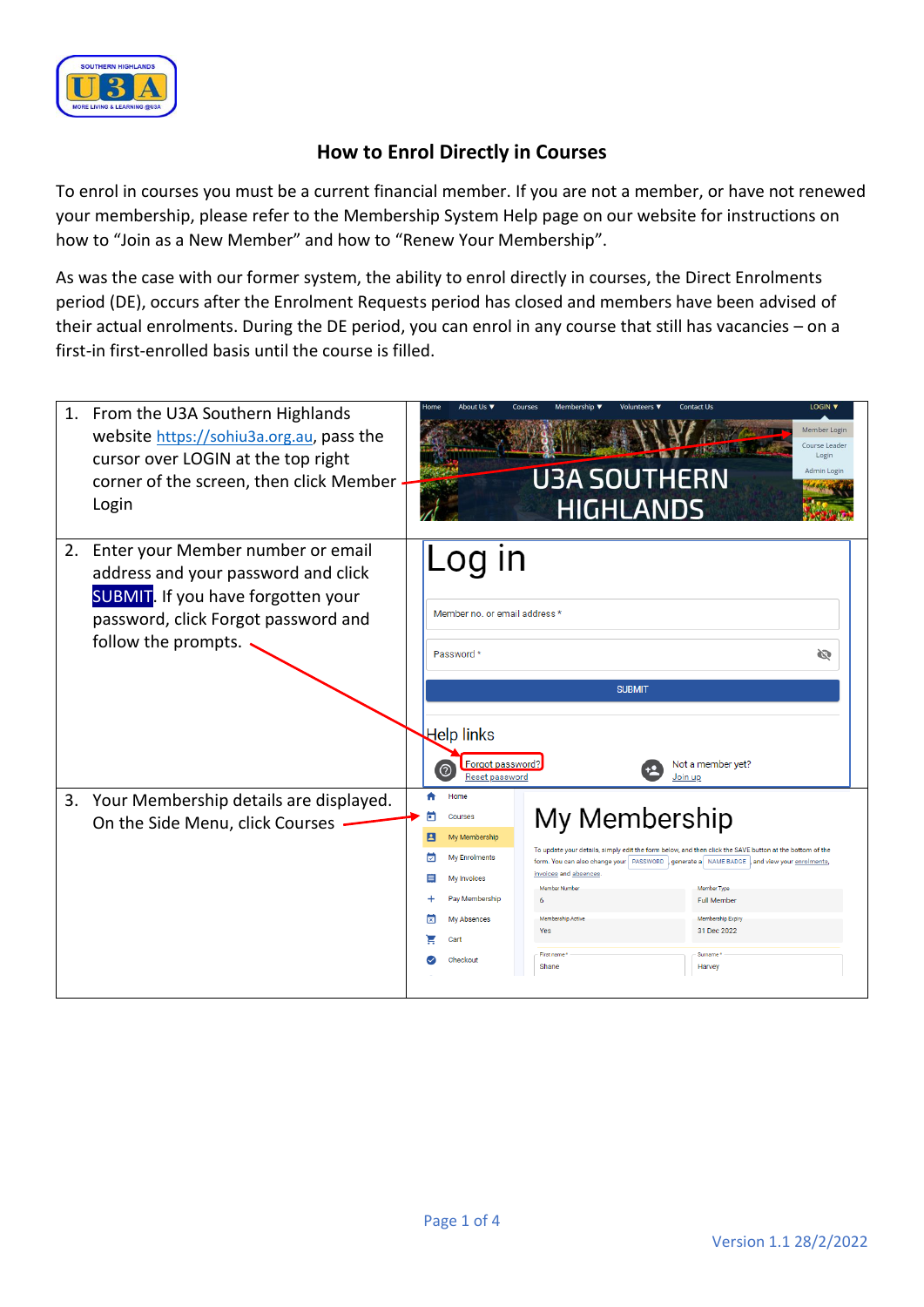

| 4. | The first screen of courses for the<br>current term is displayed. Click on the<br>Course name to view its details.<br>5. You can toggle between the next and<br>previous course screens by clicking > or<br><; or between the last & first screens by<br>clicking >I or I<. | Courses<br>2022 Term 1 (28 Jan 2022 - 8 Apr 2022)                                                                                                                                               |                                                                                                                                                                                                                                                                                                                                                                                                                                                                                                                                                                                                        | <b>HELP</b>                                            |     |
|----|-----------------------------------------------------------------------------------------------------------------------------------------------------------------------------------------------------------------------------------------------------------------------------|-------------------------------------------------------------------------------------------------------------------------------------------------------------------------------------------------|--------------------------------------------------------------------------------------------------------------------------------------------------------------------------------------------------------------------------------------------------------------------------------------------------------------------------------------------------------------------------------------------------------------------------------------------------------------------------------------------------------------------------------------------------------------------------------------------------------|--------------------------------------------------------|-----|
|    |                                                                                                                                                                                                                                                                             | Courses: 1-10 of 10                                                                                                                                                                             | <b>FILTER</b>                                                                                                                                                                                                                                                                                                                                                                                                                                                                                                                                                                                          | $\vert \langle$                                        | $>$ |
|    |                                                                                                                                                                                                                                                                             | Day of week<br>Monday<br>Course                                                                                                                                                                 | Start time                                                                                                                                                                                                                                                                                                                                                                                                                                                                                                                                                                                             | Dates                                                  |     |
|    | 6. You can also click FILTER to display the<br><b>Course Display settings which enables</b><br>you to filter and sort courses. For<br>example you can sort by day of the<br>week or only view selected course<br>categories.                                                | Cinema on Monday                                                                                                                                                                                |                                                                                                                                                                                                                                                                                                                                                                                                                                                                                                                                                                                                        | 12:00 PM 31 Jan 2022 - 28 Feb 2022 $\sim$              |     |
|    |                                                                                                                                                                                                                                                                             | Day of week<br><b>Tuesday</b><br>Course                                                                                                                                                         | Start time                                                                                                                                                                                                                                                                                                                                                                                                                                                                                                                                                                                             | Dates                                                  |     |
|    |                                                                                                                                                                                                                                                                             | Creating Better Photographs + Writing                                                                                                                                                           | 2:00 PM                                                                                                                                                                                                                                                                                                                                                                                                                                                                                                                                                                                                | 8 Feb 2022 - 5 Apr 2022 $\sqrt{}$                      |     |
|    |                                                                                                                                                                                                                                                                             | German Advanced                                                                                                                                                                                 | 2:00 PM                                                                                                                                                                                                                                                                                                                                                                                                                                                                                                                                                                                                | 1 Feb 2022 - 5 Apr 2022 $\vee$                         |     |
|    |                                                                                                                                                                                                                                                                             | Day of week<br>Wednesday                                                                                                                                                                        |                                                                                                                                                                                                                                                                                                                                                                                                                                                                                                                                                                                                        |                                                        |     |
|    |                                                                                                                                                                                                                                                                             | Course                                                                                                                                                                                          | Start time                                                                                                                                                                                                                                                                                                                                                                                                                                                                                                                                                                                             | Dates                                                  |     |
|    |                                                                                                                                                                                                                                                                             | <b>Australian Suppressed Books</b><br>Art in the Afternoon                                                                                                                                      | 10:00 AM<br>2:00 PM                                                                                                                                                                                                                                                                                                                                                                                                                                                                                                                                                                                    | 6 Apr 2022 $\sqrt{}$                                   |     |
|    |                                                                                                                                                                                                                                                                             | Fact Finding by Courts                                                                                                                                                                          | 2:00 PM                                                                                                                                                                                                                                                                                                                                                                                                                                                                                                                                                                                                | 6 Apr 2022 $\sqrt{}$<br>2 Feb 2022 - 6 Apr 2022 $\vee$ |     |
|    |                                                                                                                                                                                                                                                                             | Chess Club                                                                                                                                                                                      | 2:00 PM                                                                                                                                                                                                                                                                                                                                                                                                                                                                                                                                                                                                | 2 Feb 2022 - 6 Apr 2022 $\vee$                         |     |
| 7. | Click APPLY CHANGES to make your<br>changes or CANCEL to revert to the<br>default. You will be returned to the<br>Courses screen.                                                                                                                                           | <b>Course Display Settings</b><br><b>Show Timespan</b><br>2022 Term 1 =<br><b>Exclude</b><br>$\Box$ Full courses<br>Closed courses<br>Sort By<br>Day of week -<br>Then By<br>Start time $\star$ | <b>Search For Keyword</b><br><b>Show Categories</b><br><b>TICK ALL</b><br><b>UNTICK ALL</b><br>ARTS: Arts, crafts, music,<br>photography<br><b>CURRENT: Current affairs,</b><br>economics, finance, local<br>matters, events<br><b>GAMES:</b> Games, sports<br><b>HISTORY: History</b><br><b>HUMANITY: Humanities,</b><br>philosophy, psychology,<br>religion, sociology<br>LANGUAGE: Languages<br>LIFESTYL: Lifestyle,<br>exercise, health,<br>mindfulness, travel<br><b>LITERARY: Literature,</b><br>reading, writing, cinema<br>SCIENCE: Science,<br>technology, computers<br>Other / uncategorised | CANCEL APPLY CHANGES                                   |     |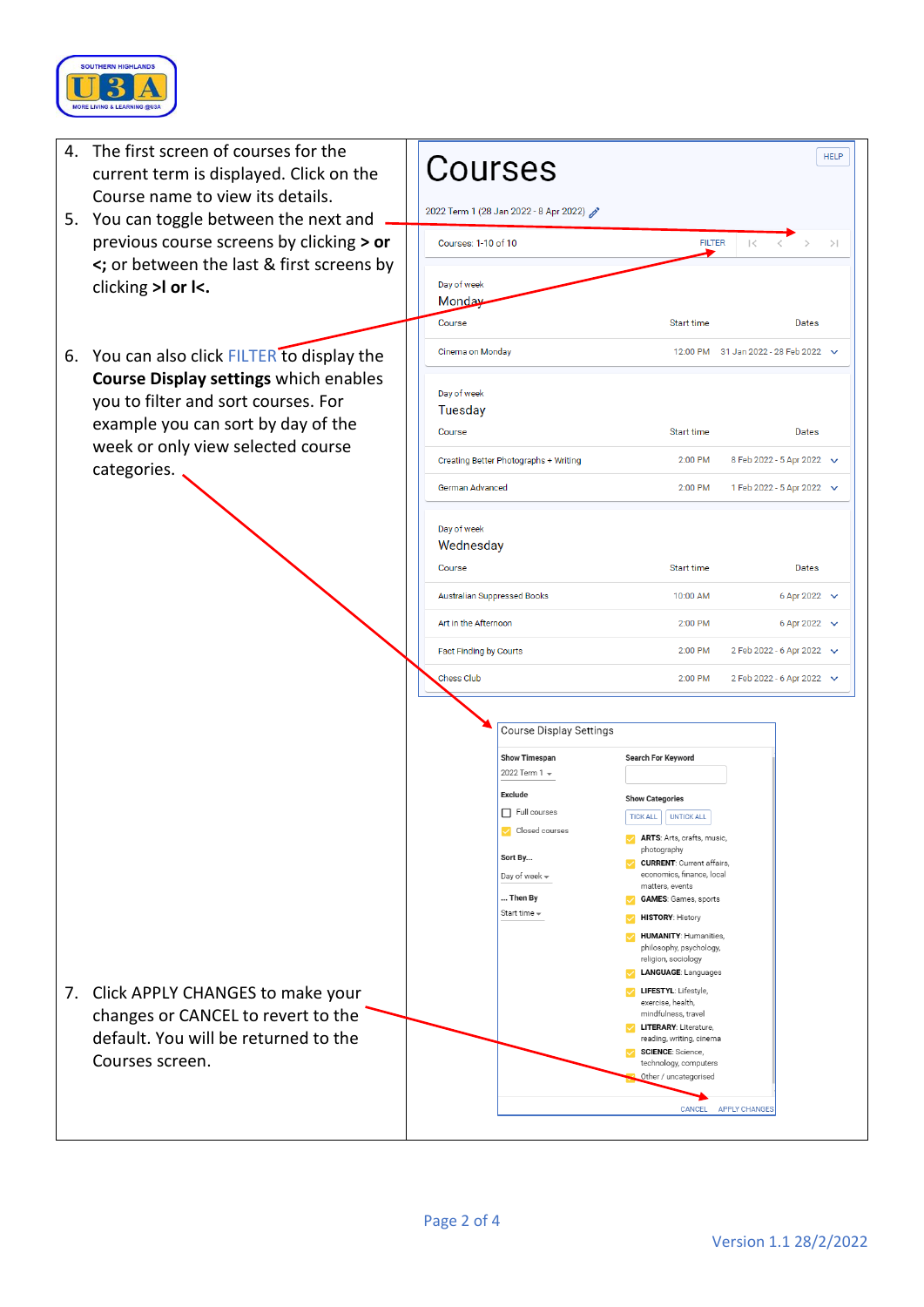